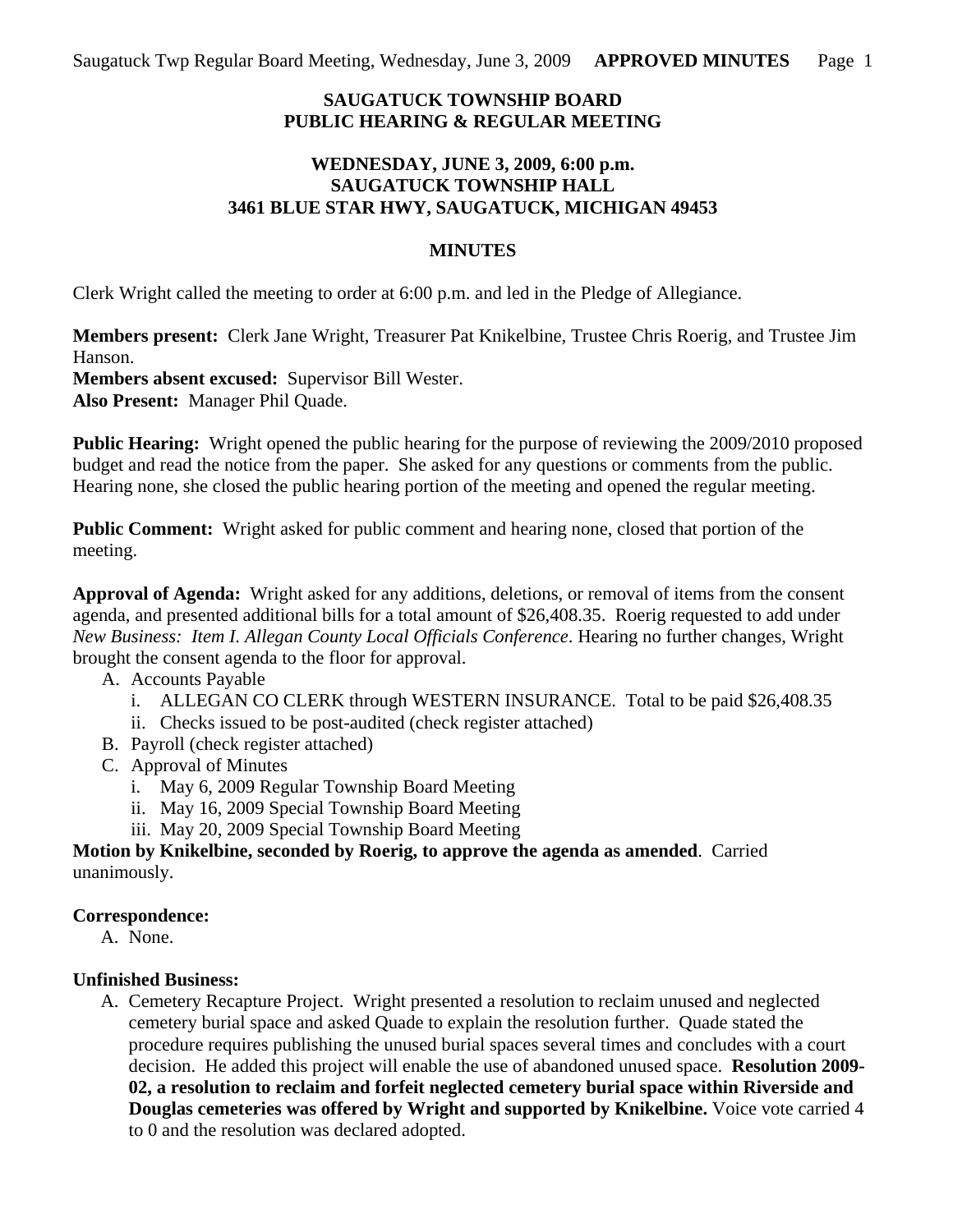### **New Business:**

- A. Review and approve 2009/2010 Fire District budget. Township Representative Eric Beckman was present in the audience and presented the Board with the proposed budget. He stated some of the key principles on which the budget was developed and that it is being supported by a 1.1000 millage rate representing a decrease in millage. Wright commended the department and Fire Board for proposing a budget on a lower millage rate from last year, noting it is a huge accomplishment and very well received by the community during these difficult economic times. Beckman acknowledged it is in large part due to the success of the grant writers within the department. **Motion by Roerig, seconded by Hanson to approve the 2009/2010 Fire District Budget as presented.** Motion carried unanimously.
- B. 2008/2009 Budget Amendments. Quade presented the proposed budget amendments noting the overall increase in expenditures is \$1,255. He stated the biggest problems are the reduced revenues from building permits and State revenue sharing. Roerig echoed the concern from reduced State revenues noting it is forecasted to continue at reduced levels. **Motion by Roerig, seconded by Knikelbine to adopt the 2008/2009 budget amendments as presented.** Carried unanimously.
- C. Review and Adopt 2009/2010 Budget. Wright stated the Board has held two workshop sessions to review the proposed budget and ask questions. Roerig stated it is important to note all salaries have been frozen due to the tough economic times and commended the Board for taking that action. Knikelbine noted expenses have been eliminated where possible including office cleaning as the staff now performs those duties. **Motion by Wright, seconded by Roerig to adopt the 2009/2010 Saugatuck Township Budget as presented.** Motion carried unanimously. **Resolution to adopt the 2009/2010 Elected Officials Salaries as presented was offered by Wright and supported by Hanson.** Roll call vote: Roerig-yes, Hanson-yes, Wright-yes, Knikelbine-yes. Resolution declared adopted.
- D. Annual Audit Proposal. Wright submitted the proposal from Siegfried Crandall to perform the annual audit of the Township's records for a price not to exceed \$9,250. Roerig noted the increase over last year is \$250. Knikelbine stated the firm is extremely professional and thorough. **Motion by Roerig, seconded by Knikelbine to accept the proposal from Siegfried Crandall for auditing services for the current fiscal year.** Motion carried unanimously.
- E. Cemetery Agreement with City of Douglas. Quade updated the Board with progress to date in coming to an agreement for cemetery maintenance with the City of Douglas. He stated his is optimistic we will be able to reach the same agreement with Douglas that we have with Saugatuck.
- F. Joint Planning Committee Appointment. Hanson stated there are three township representatives on the committee, himself as Planning Commission Chair, Joe Milaukas as Planning Commissioner, and Jane Wright as Board Member. He made the proposal to replace Wright as Board Member with himself and replace his position as PC Chair with Larry Edris the current PC Vice-Chair, and presumably the one to take over the Chair position as first order of business at the next PC meeting. **Motion by Hanson, seconded by Wright to approve the Joint Planning Committee appointments as proposed.** Motion carried unanimously.
- G. Township Planning Commissioner Vacancy. Hanson verified the Supervisor nominates planning commission members with township board approval for the appointment. Knikelbine suggested we table the appointment until the Supervisor is present at the next meeting. Herb Bills was present in the audience and spoke regarding his interest in the appointment, his attributes, and willingness to serve on the commission. Hanson thanked him and verified there may be other individuals also interested. **Motion by Hanson, seconded by Knikelbine to postpone the appointment until the July meeting.** Carried unanimously.
- H. MTA Principles of Governance Pledge. Wright stated we have received from the Michigan Township Association a "Principles of Governance Pledge" and read the best practices to